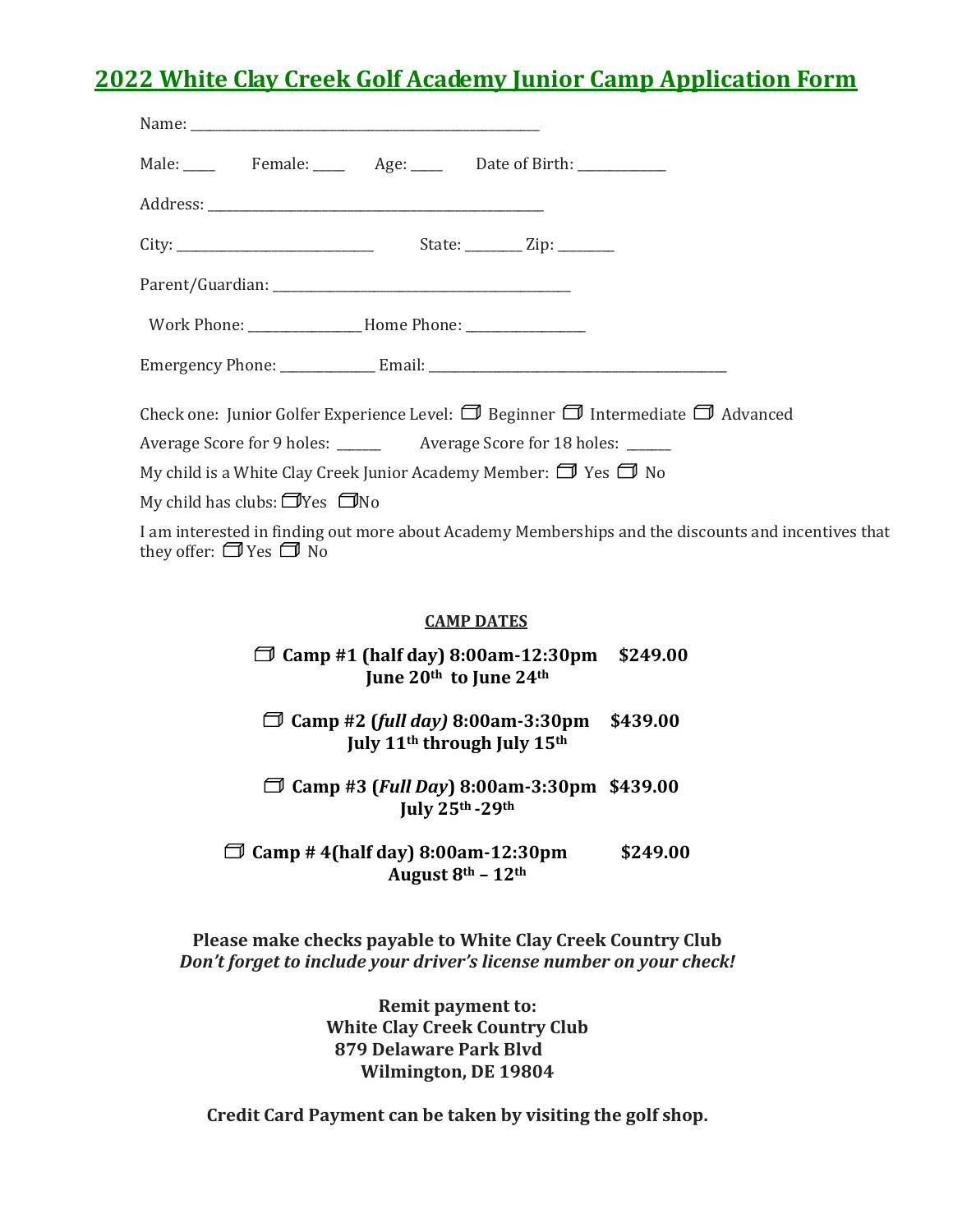### WHITE CLAY CREEK GOLF ACADEMY JUNIOR CAMP HEALTH & RELEASE FORM

| <u>I can be reached at the following number while my child is in camp: ( ) [ [ ]</u> |  |  |  |  |
|--------------------------------------------------------------------------------------|--|--|--|--|
|                                                                                      |  |  |  |  |
|                                                                                      |  |  |  |  |
| <b>HEATLH &amp; GENERAL HISTORY</b>                                                  |  |  |  |  |
|                                                                                      |  |  |  |  |

Please identify any medical condition or medical history that would require special attention:

I hereby certify that the named camper is in good health and fully able to participate in all activities of the Golf Camp and that I know of no restrictions, physical impairments or any other facts, which in any manner limit his/her participation in such program: Signed Date:

\_\_\_\_\_\_\_\_\_\_\_\_\_\_\_\_\_\_\_\_\_\_\_\_\_\_\_\_\_\_\_\_\_\_\_\_\_\_\_\_\_\_\_\_\_\_\_\_\_\_\_\_\_\_\_\_\_\_\_\_\_\_\_\_\_\_\_\_\_\_\_\_\_\_\_\_\_\_\_\_\_\_\_\_\_\_\_\_\_\_\_\_\_\_\_\_\_\_\_\_\_\_\_\_\_\_\_\_\_\_\_\_\_\_\_\_\_\_\_\_\_\_\_\_\_

|                      | <b>ALLERGIES/DRUG REACTIONS</b> |
|----------------------|---------------------------------|
|                      | (yes/no)                        |
| Hay Fever            |                                 |
| Asthma               |                                 |
| Eczema               |                                 |
| <b>Insect Stings</b> |                                 |
| Penicillin           |                                 |
| Aspirin              |                                 |
| Other                |                                 |

#### **HEALTH INSURANCE INFORMATION**

| Carrier Name:  | Policy Number:     |  |  |
|----------------|--------------------|--|--|
| Policy Holder: | Policy Holder DOB: |  |  |

I, the parent (guardian) of \_\_\_\_\_\_\_\_\_\_\_\_\_\_\_\_\_\_\_\_\_\_\_\_\_\_\_\_\_\_\_\_\_\_\_\_\_\_\_\_\_\_\_\_\_\_\_\_\_\_\_\_\_\_\_\_\_\_\_\_\_, give permission for the named camper to receive emergency medical or surgical treatment and hospitalization if necessary. I understand that every attempt will be made to contact me, or the emergency contact named above, before taking this action. I will be financially responsible for any medical attention needed during camp or resulting from an injury received at camp. My medical insurance shall be the insurance coverage for any medical treatment.

**I HAVE READ THE REGISTRATION PACKET AND FULLY UNDERSTAND OUR OBLIGATIONS STATED THEREIN AND ALSO THE RIGHTS OF WHITE CLAY CREEK COUNTRY CLUB AND HEREBY AGREE TO ACT IN ACCORDANCE. I further understand that WHITE CLAY CREEK COUNTRY CLUB retains the right to use for publicity and advertising purposes, photographs of campers taken at camp.** 

**Sign \_\_\_\_\_\_\_\_\_\_\_\_\_\_\_\_\_\_\_\_\_\_\_\_\_\_\_\_\_\_\_\_\_\_\_\_\_\_\_\_\_\_\_\_\_\_\_\_\_\_\_\_\_\_\_\_\_\_\_\_\_\_\_\_\_\_\_\_\_\_\_\_\_\_\_\_\_\_\_\_\_\_\_\_\_\_ Date: \_\_\_\_\_\_\_\_\_\_\_\_\_\_\_\_\_\_\_\_\_\_\_\_\_\_\_\_\_\_\_\_\_**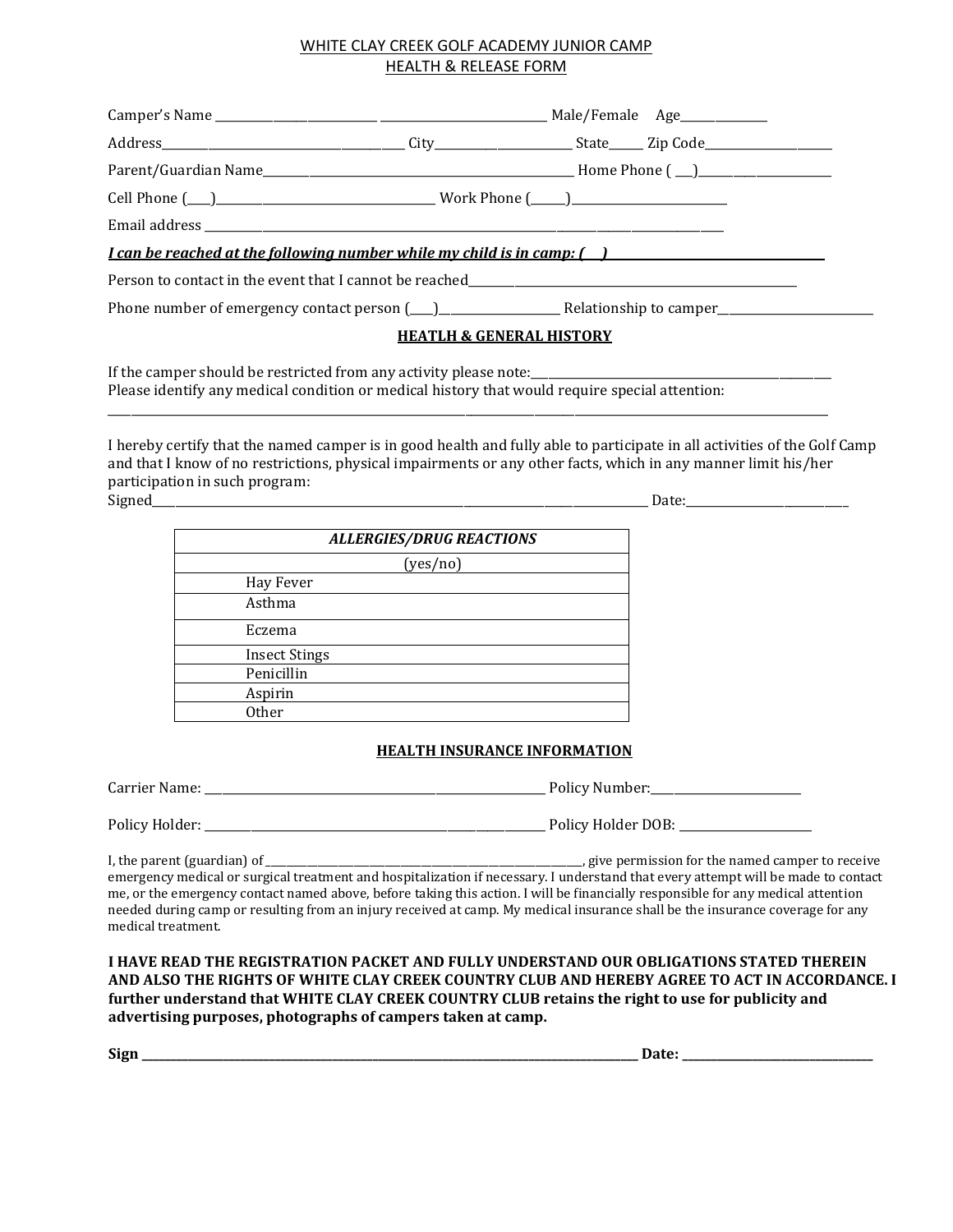# **2022 White Clay Creek C.C. Junior Camp Rules and Regulations**

- 1) **Signup and Payment:** All forms/documents must be completed in their entirety and signed prior to the start of golf camp (Junior Camp Application, Waiver to Hold Harmless, Rules and Regulations, and copies of Medical Insurance Cards). Payment must also be received prior to the start of junior golf camp. There are no exceptions to this rule. Parents are encouraged to stop by the White Clay Creek CC golf shop several weeks prior to start of camp to turn in forms and pay for camp.
- 2) **Dress Code:** All junior camp participants must wear proper golf attire. T-shirts, denim, and sweats are not allowed. Students are required to tuck their shirts in. Shorts, pants, collared or mock neck golf shirts are required. Hats may be worn and must face forward at all times. Golf shoes or tennis shoes are acceptable forms of footwear. No boots are allowed. White Clay Creek CC does sell all the latest junior golf shoes for very competitive prices. Light colored clothing and sunscreen are recommended on hot days.
- 3) **Behavior:** All participants are expected to exhibit the best behavior. To this end, participants are required to listen to their instructors and not talk while other people are talking. Participants are not permitted to run anywhere while on property at White Clay Creek CC. Should a problem arise, parents may be called to resolve the situation. The Academy Instructors reserve the right to discipline any junior golfer that displays bad behavior. Discipline could include the participant being sat down for an extended or permanent period of time.
- 4) **Safety:** Golf clubs can be very dangerous. Participants are required to look around them and ensure it is safe prior to swinging a golf club. **YOU** are responsible if you hit someone, no matter the circumstances!
- 5) **Golf Etiquette:** Be careful on the greens. Participants must not drag their feet and are required to fix all ball marks or scuff marks immediately. Instructors will be available to assist with this if a participant does not know how.
- 6) **Equipment:** All participants are encouraged to have their own set of golf clubs to use. Upon signing up for camp, please notify the staff if the participant has his/her own golf clubs. White Clay Creek CC does have a limited supply of demo junior clubs that participants may use during camp if needed. The golf shop does stock and can special order junior sets from most major manufacturers at very competitive prices. Our instructors can certainly fit each participant for clubs prior to, or during golf camp.
- 7) **Food and Beverage:** Lunch will be provided for either full day camps but **WILL NOT** for half day camps. Full day campers are allowed to bring a packed lunch for all 5 days, as time will be allotted during these camps to eat lunch. Lunch boxes will be stored in the Golf Academy indoor facility. Campers for either full or half day camps are advised to bring as many snacks and drinks as they like. Time will be allotted for snack breaks during all camps. White Clay Creek CC will provide the following items for each participant each day; Full Day Camps, Lunch, 2 Gatorade drinks, 1 package of crackers, and 1 candy bar; Half Day Camp, 1 Gatorade drink, 1 package of crackers or 1 candy bar.
- 8) **Inclement Weather:** If severe flooding or extremely bad weather occurs, golf camp may have to be cancelled and a partial or full golf academy credit will be issued. Should a storm occur during camp, all participants will convene indoors to the Academy room. While indoors, participants will either receive further instruction on the rules and etiquette of the game of golf or watch a golf movie. Possible movie selections include "The Greatest Game Ever Played" (Rated PG), or "The Legend of Bagger Vance" (Rated PG). Parents or guardians are required to contact the Head Professional or Director of Golf if there exists a problem with your child watching any of these movies.
- 9) **Other Rules/Golf Shop:** The golf shop is off limits to all junior camp participants, unless permission is given to go into the shop by one of the Academy instructors.
- 10) **Drop off:** Will take place at the very far end of the parking. There is a concrete driveway that will lead all participants and parents to and from the putting green. Participants are required to set their golf bag down near the edge of the putting green upon arrival. Do not bring any golf clubs inside unless instructed to do so.
- 11) **Pick Up:** Participants will only be permitted to go home with their parents or legal guardians. If a participant needs to be picked up by someone other than their parent or legal guardian, this must be communicated in writing only (via note or email), at least 1 day prior to the occurrence. Email notification will be accepted a[t golfpro@delawarepark.com.](mailto:golfpro@delawarepark.com) The note must clearly state who the person is that is picking up the stated participant. Inform the person picking up the participant that they must introduce themselves to an Academy Instructor prior to picking up the stated child.
- 12) **Departure Time:** Full day camps run from 8:00am-3:30pm and half day camps run from 8:00am-12:30pm. Occasionally, we do run over by 5 minutes (because the kids are having so much fun!). However, each junior is NOT legally allowed to leave early, not even 1 minute, unless written consent to do so from the parent has been received. Verbal communication that someone is leaving with someone else is not permitted. A head count is conducted prior to the conclusion of camp each day and no junior is allowed to leave before this. Only when the Head Camp Instructor indicates is it okay for participants to leave! (In today's world, we need to keep a very close eye on our children....and WCC will not compromise that situation or our responsibilities during camp hours).
- 13) **Allergy Note:** For those participants, who have any allergies to peanuts or other food; please bring some snacks of your own. While every effort is made to obtain snacks that all participants can have, this is not a guarantee. Parents or guardians are required to state all food allergies on the junior camp application form.
- 14) **Questions:** If any questions or problems arise, please feel free to ask an instructor. Our goal is to solve any and all issues brought to our attention as quickly as possible.

**I have read the rules and regulations and agree to them. Please sign and date:**

**\_\_\_\_\_\_\_\_\_\_\_\_\_\_\_\_\_\_\_\_\_\_\_\_\_\_\_\_\_\_\_\_\_\_\_\_\_\_\_\_\_\_\_\_\_\_\_\_\_\_\_\_\_\_\_\_\_ DATE\_\_\_\_\_\_\_\_\_\_\_\_\_\_\_\_\_\_\_\_\_\_**